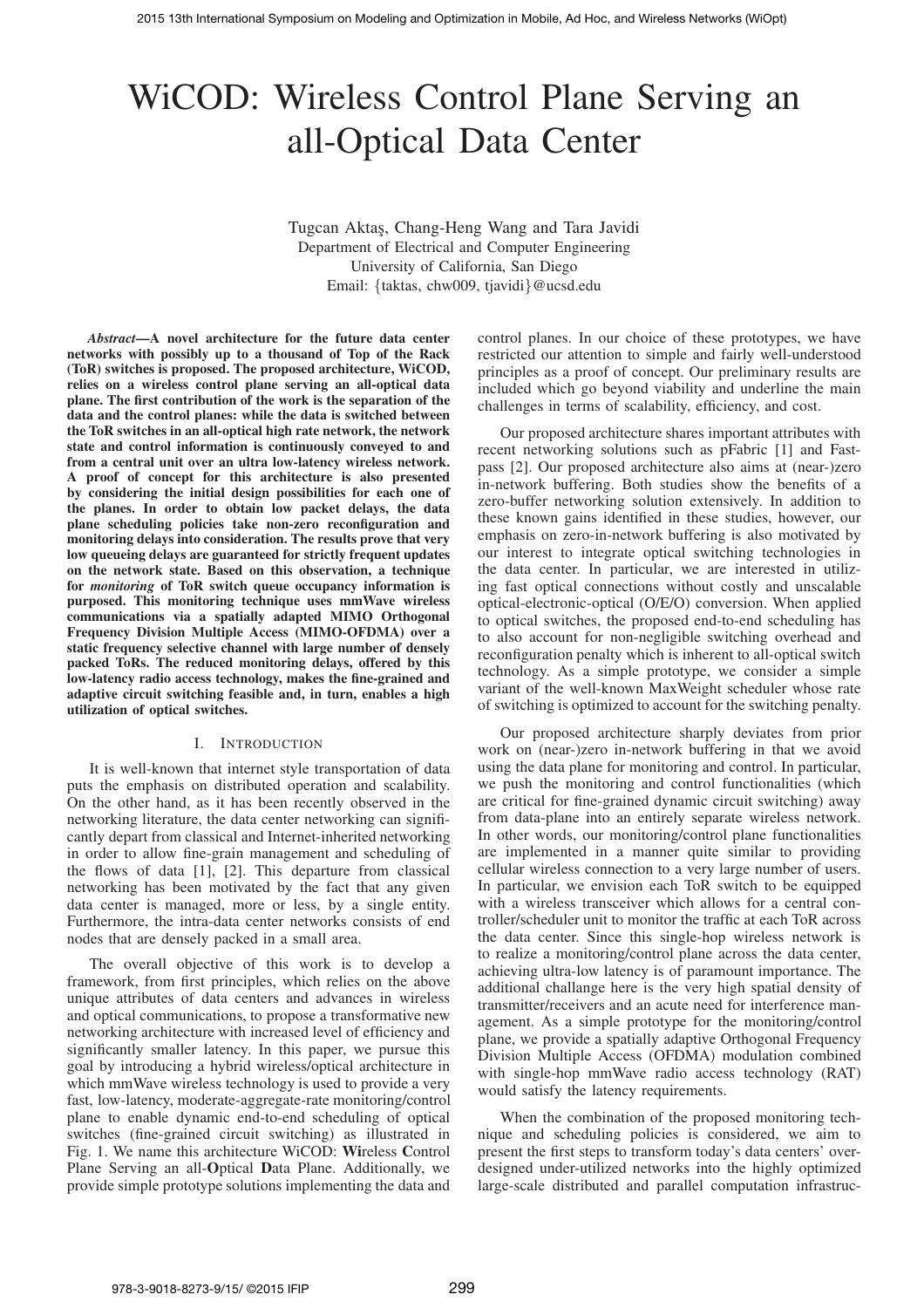

Fig. 1. Wireless control plane enabling all optical data plane

tures of tomorrow. Note that our proposed architecture is drastically different from the all-wireless data center design of [3], where the data is transmitted over wireless links which are inherently of lower capacity. Our proposed solution also differs from the wireless facility network of Angora [4]. Angora is a multi hop wireless network that provides an auxiliary network for facility bring up and installation and/or for forwarding table updates and/or reset hardware in response to electronic switch failures in the data plane.

The remaining of the paper is organized as follows. We start with basic definitions and details of the proposed architecture that covers both data and control planes in Section II. In Section III, we briefly identify the scheduling policy that is a strong candidate under non-zero reconfiguration time operation. We introduce a combination of techniques that yields a feasible monitoring plane in Section IV. This conceptual design is indeed responsible for informing the CU about the most recent state of the ToR switch queues so that the data plane is efficiently scheduled. In Section V, we present the improvements obtained by using the mentioned scheduling policy in comparison with the Traffic Matrix Scheduling (TMS) algorithm [5]. We also show that required small monitoring delays can be obtained by using the proposed monitoring prototype. Finally, Section VI concludes the paper with some possible future paths of study.

## II. SYSTEM ARCHITECTURE: WIRELESS MONITORING PLANE SERVING AN ALL-OPTICAL DATA PLANE

The proposed data center in this paper aims to allow for the flows to be optimally scheduled across the network via a clean-slate architecture and a rethinking of the protocol stack. The essential feature of this architecture is that it fully decouples the time scales associated with network monitoring and control and optical switching of data.

Modern data centers usually consist of hundreds to thousands of servers, and intensive data exchanges occur within a data center network, which is assumed to be operated by a single entity herein. Ever increasing data-rate requirements (40 Gbps, 100 Gbps, or beyond) and number of port counts have become bottlenecks for traditional electronic data switches. Optical switches have the advantages in scalability and lower power consumption. In addition, the ever decreasing switching time in optical switches (due to MEMS mirrors, etc) [5], [6] makes the boundary between circuit switching time scales and packet switching shift and blur quite a bit. We propose the data plane to be implemented using all

optical switching where dynamic circuit switching maintains the operation basis. However, the optical switching comes with its own challenges to be faced. Buffering of information packets is not feasible in the optical domain. This means that utilizing optical switching in a data center requires fine-grain circuit switching, and hence, shifting the buffering to the ToR switches at the edge of the network. This in turn results in a network that is abstracted as a generalized switch with *nonzero reconfiguration and monitoring delays*. Therefore, we require an optimized circuit switching strategy that accounts for and schedules the outstanding traffic packets queued up at the edge of the network at each ToR switch with the ultimate goal of having *low delay* in the data plane. Furthermore, it will be clear in the subsequent sections that the low delay performance of the data plane switching strategy is highly sensitive not only to the reconfiguration delays but also to the monitoring delays.

The need for low-latency monitoring of the network state brings the other half of the proposed architecture into the picture: the *centralized* wireless monitoring/control plane that serves the data plane. More specifically in this paper, we argue that wireless technology, if carefully optimized across layers of the protocol stack, provides a cost effective solution for monitoring/control plane such that we establish a zerobuffer circuit switch at appropriate time scales.

Given the tight latency requirements, the wireless monitoring of a data center has unique challenges and opportunities. Considering the environment of densely packed racks in a data center with relatively short distances between communicating units, mmWave communication is a viable alternative from several perspectives. To start with, a large bandwidth, spanning several Ghz, has been allocated for unlicensed use around 60 GHz [7]. This has opened up new possibilities for realizing short-range, high-rate wireless communications [8], [9]. Moreover, the use of multiple antenna systems and beamforming is also practical for mmWaves, which may easily compensate for the very high propagation losses in this band. However, the stationarity of the racks in a data center results in little (if not zero) diversity in the time domain due to non-fading channels. Thus, in order to improve the reliability of communication, we are left with two opportunities: i. Multi-user diversity ii. Frequency diversity. The multi-user and frequency diversity resources are highly related to the physical orientation of the racks in the data center area. The ultimate challenge in such a densely packed multi-user environment is to manage these resources so that a large number of ToR switches can reliably convey their network state information to a centralized controller with low delays.

In the following sections, we make the features of the proposed data and monitoring/control planes clear and also explain the details of the decoupled operation with emphasis on performance implications of this novel architecture. An exemplary scheduling policy and a combination of wireless communication techniques are investigated for a prototype design.

## III. DATA PLANE: SCHEDULING WITH NON-ZERO MONITORING AND RECONFIGURATION DELAY

Our proposed architecture relies on an all-optical data plane to schedule flows between ToRs across the data center. We start with the description of the data plane system model, which is illustrated in Fig. 2. We envision a set of  $N$  Top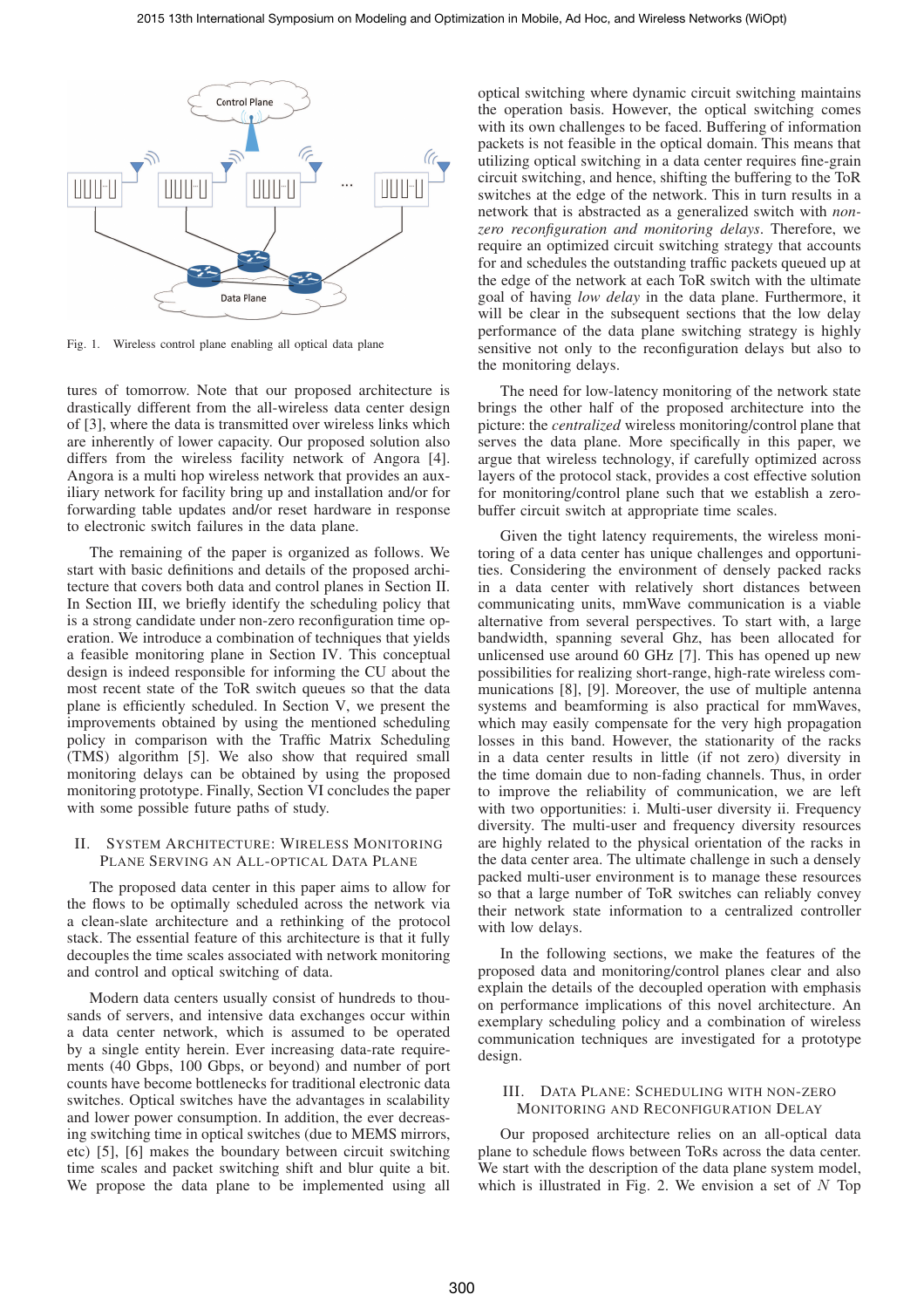

Fig. 2. An example dynamic circuit switched network of N ToRs

of Rack (ToR) switches, labelled by  $\{1, 2, \ldots, N\}$ , which are interconnected by an optical switched network. Each ToR switch can serve as a source and a destination simultaneously. We assume that there is no buffering in the optical network, but all the buffering is handled at the edge of the network, that is within the ToR switches. Therefore, each ToR switch maintains  $N - 1$  edge queues. Let us denote these queues by  $Q_{ij}$ , where  $j \in \{1, 2, \ldots, N\}, i \neq j$ : the packets destined from the ToR switch  $i$  to  $j$  are enqueued in the edge queue  $Q_{ij}$  before a scheduled transmission. Queues may be implemented either physically or virtually.

The system considered is assumed to be time-slotted, with the time indexed as  $t \in \mathbb{N}_+ = \{0, 1, 2, \ldots\}$ . Each slot duration corresponds to a transmission duration of a single data packet, which is taken to be a fixed value in this work. Let  $L_{ij}(t)$  be the number of packets in the edge queue  $Q_{ij}$  at the beginning of the time slot t, and  $\mathbf{L}(t) = [L_{ij}(t)]$ , where  $\mathbf{L}(t) \in \mathbb{N}_+^{N \times N}.$ 

Let  $S(t) \in \{0,1\}^{N \times N}$  denote the end-to-end connectivity (also known as schedule) at time slot  $t$ , which indicates the optical circuits established between the ToR switches. Accordingly,  $S_{ij}(t) = 1$  indicates that an optical circuit from ToR i to ToR j exists at time t, and  $S_{ij}(t) = 0$  means that there is no connection from ToR  $i$  to ToR  $j$ . Note that  $S_{ii}(t) = 0$  for all t and  $i \in \{1, 2, ..., N\}$ . We also assume at any  $t$  each ToR can only transmit to at most one destination, and can only receive from at most one source, i.e.,  $\sum_{i} S_{ij}(t) \leq 1, \sum_{j} S_{ij}(t) \leq 1$ .

Furthermore,  $S(t)$  should be such that for any pair of  $S_{ij}(t)$ ,  $S_{i'j'}(t) > 0$ , there exists non-blocking circuits available across the data center to transmit packets simultaneously from ToR switch i' to j'. Let  $\mathfrak S$  be the set of all feasible schedules (respecting the bi-section bandwidth and parallel scheduling requirements).

Our proposed dynamic (fine-grained) circuit switching generalizes ideas from switch fabric scheduling to manage circuit scheduling at fairly fast and fine-grain time scales. In other words, let  $\tilde{\mathbf{L}}(t) = [\tilde{L}_{ij}(t)]$  be the estimated state of ToR switches according to a centralized controller. The centralized scheduler, as a function of  $\tilde{\bf{L}}(t)$ , selects schedule  ${\bf S}(t) \in \mathfrak{S}$ such as to minimize the latency at the edge queues. For a genie-aided centralized scheduler with no reconfiguration



Fig. 3. Dynamic monitoring with frequently updated schedules

delay and switching penalty,  $\mathbf{L}(t) = [\mathbf{L}(t)],$  and hence the problem becomes a simple generalization of cross-bar scheduling [10]. However, in our setting, the centralized scheduler is affected by three important challenges. Firstly, our centralized scheduler relies on the monitoring/control plane to estimate the network state information; this introduces delay and error in  $\tilde{L}(t)$  relative to  $L(t)$ . Secondly, the centralized schedule has to compute and distribute the desired new schedule across the data center over the control plane. And, finally, every new schedule requires a collective reconfiguration of optical switches across the network, resulting in non-negligible down time in the operation of the network and flow of data packets. In this work, we map these challenges into the following delays:

- $\Delta_m$  is the monitoring delay for the CU to monitor edge queues.
- $\Delta_c$  is the computation delay for the CU to compute a schedule.
- $\Delta_r$  is the reconfiguration delay in activating a new schedule across the network and resumption of endto-end transmission.

The above abstraction allows us to map the practical challenges in form of a delay  $\Delta_m + \Delta_c + \Delta_r$ ; i.e., S(t) is only selected based on  $\mathbf{L}(t - \Delta_m - \Delta_c)$  and will take effect at time  $t + \Delta_r$ . Fig. 3 illustrates this abstraction. Note that with a careful design of monitoring/control plane, as we will see in Section IV, we can ensure high reliability in the estimated values and low noise across any network, so long as we allow  $\Delta_m$  to be sufficiently large. Furthermore, we assume CU has sufficient computational resource to ensure  $\Delta_c \simeq 0$ .

The problem of low complexity dynamic circuit switching with non-negligible monitoring and reconfiguration delays constitutes a topic of extensive research, building on prior work on cross-bar switch scheduling [10]. However, in this paper, we focus our attention on a proof of concept regarding the architecture. In particular, we limit our attention to a fairly straight-forward generalization of Maximum Weighted Scheduling, namely the Periodic MaxWeight (PMW) algorithm. Following the definitions from the Maximum Weighted Scheduling, the weight of a schedule S is defined as the sum of all the edge queues served by S, that is  $w =$  $\sum_i \sum_j \mathbf{L}_{ij} \mathbf{S}_{ij}$ . The PMW algorithm selects a time duration  $T$  and reconfigures the schedule to the maximum weighted schedule at time  $t_k = kT$ ,  $k = 0, 1, \ldots$ , hence the schedules are given by

$$
\mathbf{S}(t_k) = \arg \max_{\mathbf{S} \in \mathfrak{S}} \sum_i \sum_j \mathbf{L}_{ij}(t_k) \mathbf{S}_{ij}
$$

The CU sets the parameter  $T$  so that the effective duty cycle  $D=1-\frac{\Delta_r}{T}$  $\frac{\Delta_r}{T}$  is larger than the traffic arrival rate to ensure finite expected queue lengths. Therefore, given the traffic arrival rate, we can determine a lower bound on  $T$  and to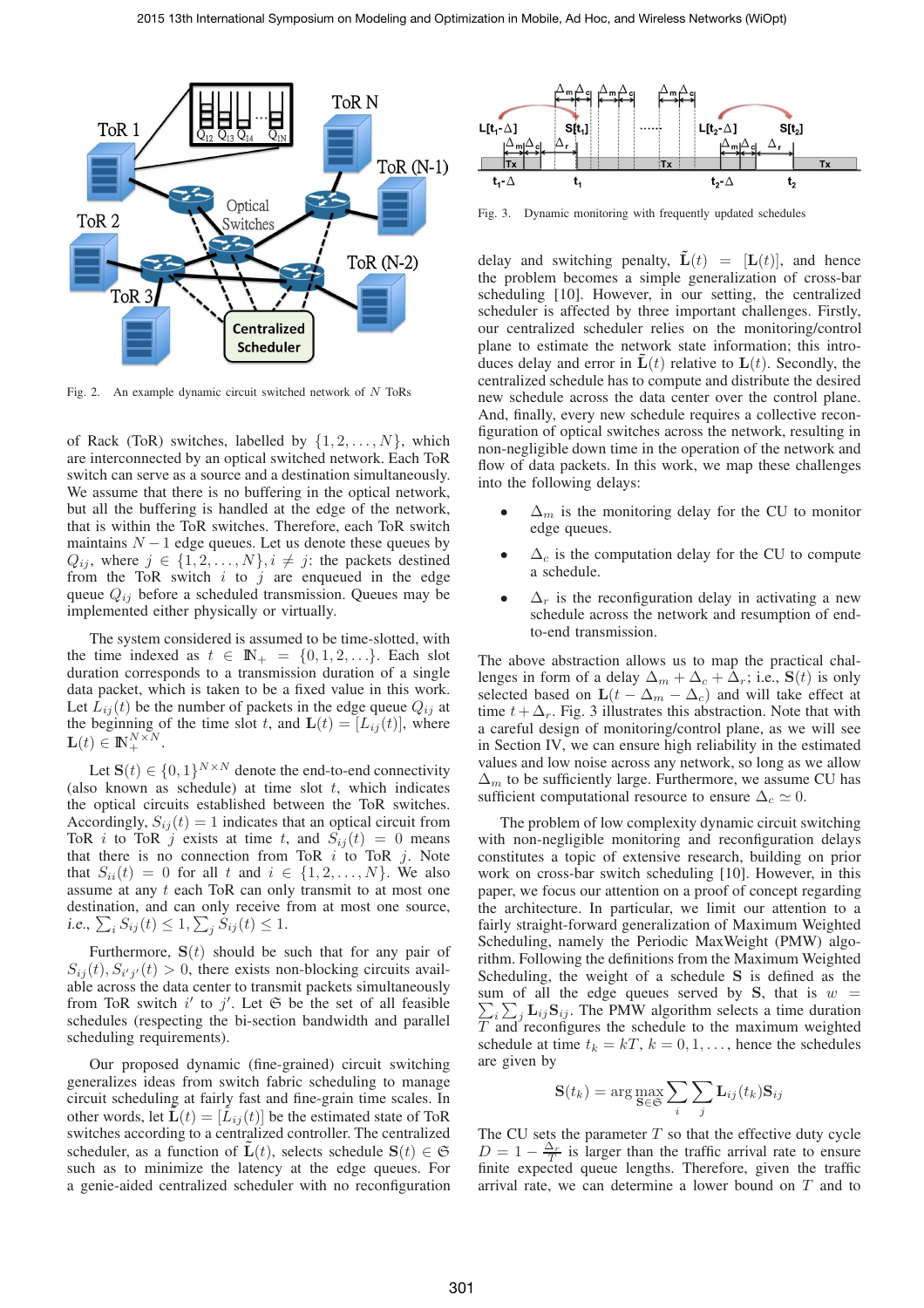optimize the delay performance by selecting an appropriate  $T$  value.

# IV. MONITORING/CONTROL PLANE: SPATIALLY ADAPTIVE MMWAVE MIMO OFDMA

Our proposed architecture relies on a central unit (CU) to dynamically schedule flows between ToRs over an alloptical data plane across the data center (fine-grained circuit switching). More specifically, the CU requires monitoring the current instantaneous traffic demands across the data center (monitoring), calculating efficient schedules for packet transmissions, and making the resulting schedules available at the ToRs as well as the optical switches (control). Furthermore, in Section III, we saw that the performance of the CU critically depends on the latency of monitoring. In this section, we propose a single-hop wireless network design to implement the communication link to and from the CU (monitoring/control plane) 1 .

While the proposed wireless network is the bridge between the ToRs and the CU for both monitoring and control functionalities, we focus on the monitoring objective. This is because distributing schedules (control) across the network can be achieved with relatively low rate (broadcasting a sparse set of end-end flow connectivities). In contrast, the monitoring plane is required to achieve low-latency and high reliability communication for hundreds of ToR switches densely packed in a small area. For this reason, we focus our attention on the design of monitoring plane (uplink).

## *A. Control Plane Messages: (Differential) Queue States*

Since our focus is the network state monitoring functionality, we have to design the control and monitoring messages, to ensure that the CU has a low latency update regarding the backlog information across the network, i.e.  ${L_{ij}(t)}_{i,j}$ . In other words, each ToR  $i$  is responsible to update the CU on the amount of traffic it has for all other ToRs, i.e.the value of  $L_{ii}(t)$ , for all  $j \neq i$ . However, it is expected that the queue backlogs at time  $t - 1$  and t are highly correlated. We utilize this temporal correlation of size of a queue and design our monitoring messages to be that of differential queue occupancy information (instead of the exact queue sizes). At the same time since each ToR has the same number of edge queues, the message size is designed to be fixed across all ToRs and limited to  $(N - 1)b$  bits. In other words, the differential information  $L_{ij}(t) - L_{ij}(t-1)$  is quantized into b bits that are sufficient to reconstruct the exact information at the CU if the monitoring plane is reliable.

Particularly, in case the monitoring frequency is high enough, the interval between two monitoring phases would be small so that differences in the queue sizes would also be represented by a very small number of bits. Once this message rate and the desired reliability of message transmission (usually in terms of bit-error-rate (BER)) are fixed over the network of ToRs, the ultimate goal in the design of the monitoring algorithms is to manage the resources spatially and minimize the monitoring delay. In other words, by taking the data center layout into consideration, we need to make use of the degrees of the freedom corresponding to each ToR's unique location in the data center in order to keep message transmission for all ToRs at a minimum.

# *B. Wireless Radio Access: Enabling Technologies*

We describe the monitoring operation as the CU collecting network state information from  $N$  ToR switches. Since each ToR's state information is composed of  $(N-1)b$  bits, a total of  $N(N-1)b$  bits are required to be received at the CU in a monitoring duration. Our ultimate goal is to maintain a frequent monitoring over a separate wireless medium. In this section, we identify the technologies that will enable us to reach this goal in an environment that is specific to data centers. In particular, the major challenge will be managing the aggregate rate for large data centers with potentially hundreds of ToRs.

In order to manage the rate requirement, we propose to use mmWave transmissions around 60 GHz for the radio access between a ToR and the CU. The mmWave-band communication has advantages in short distance communications: small channel delay spreads due to high path loss, large and unlicensed transmission bandwidth, and potential applications of massive Multiple Input Multiple Output (MIMO) antenna systems and beamforming. Although the propagation and the atmospheric losses are immense in the mmWave channel, use of narrow beams is a common method to solve the problem of low average received SNR values.

When combined with beamforming, the mmWave communication results in relatively small channel delay spreads; however, still a multipath propagation problem might arise in a dense scatterer environment like the one in a data center. In order to counteract the resulting intersymbol interference (ISI) problem, the digital modulation scheme is selected as a spatially adaptive version of Orthogonal Frequency Division Multiple Access (OFDMA) [11]. In addition to ISI mitigation, with an OFDM-type transmission, we have the opportunity to assign preferred subcarriers to users in a multi-user scenario. Moreover, considering the large number of ToRs communicating simultaneously, the simple receiver structure for OFDMA demodulation has a computational complexity advantage. On the other hand, one critical consideration with OFDM-type transmissions is the possible spectral efficiency loss due to usage of the cyclic prefix (CP). Therefore, we need to keep the number of subcarriers  $K$  large enough to make the duration of an OFDMA symbol much longer than that of CP.

In our proposed architecture, the latency of monitoring must be low enough to achieve efficient schedules. On the other hand, we also need to utilize channel codes for improving the end-to-end reliability. As a result, we are limited to channel codes of short blocklength with relatively higher rates. In this work, the channel code is selected as an irregular low-density parity-check (LDPC) code, since it has a BER performance close to Shannon capacity [12]. The parameters of the mentioned LDPC code are given in Section V-B.

## *C. Data Center Layout: Wireless Channel*

The locations of the ToRs and other equipments in a data center are static. Owing to this static nature of the transmission medium, the impulse response function of the channel from each ToR to the CU can be estimated by the CU with high precision. In modelling the mmWave channels proposed to be used in this work, we rely on the empirical results presented in Table.I of [13]. In particular, we model the discrete-time equivalent wireless channel as an L-tap static frequency selective channel, denoted by  $h_i[n]$  which

<sup>&</sup>lt;sup>1</sup>Such a wireless data-center-wide monitoring plane is expected to improve the throughput in both optical [5] and electrical [2] data plane implementations, although in this work we work on an all-optical data plane.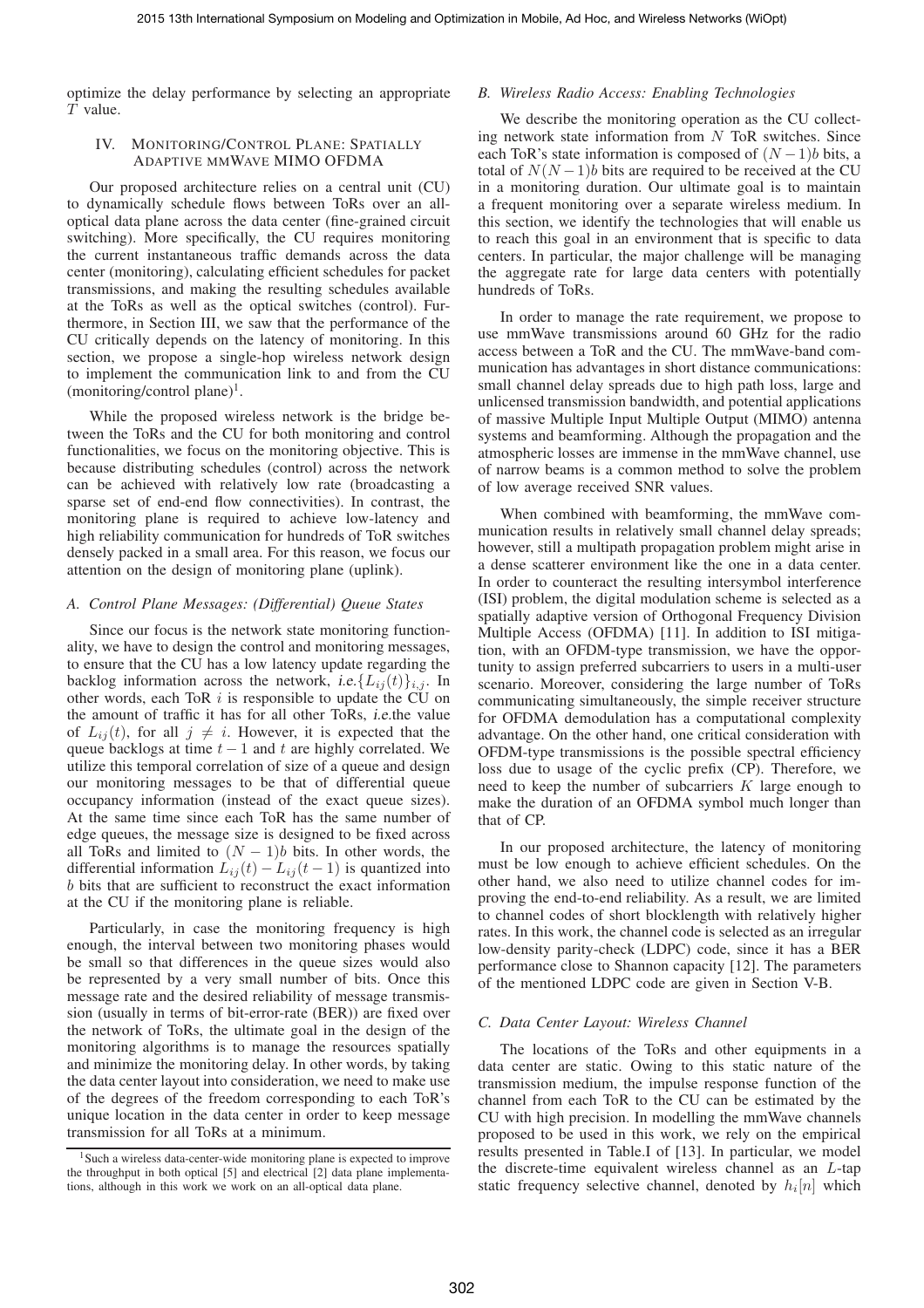has exactly L taps (non-zero entries),  $h_{il}$ ,  $l \in \{1, 2, ..., L\}$ . Since directed transmit beams are assumed, the first tap  $h_{i1}$ always represents the line-of-sight (LOS) path, while the remaining taps  $h_{il}$ ,  $l \in \{2, 3, ..., L\}$  corresponds to the non-LOS (NLOS) reflected paths. When we consider the fact that each ToR observes multipath taps at different delays and magnitudes, the resulting frequency selectivity pattern for that ToR becomes unique. This static and heterogeneous frequency selectivity across the ToRs is opportunistically utilized in the subcarrier allocation algorithm presented in Section IV-D.

Moreover, the Signal-to-Noise Power Ratio (SNR) corresponding to a ToR can be modelled as a constant value in time. This constant is a function of that ToR's distance to the CU and is found as the total power observed in multipath taps. Thus, the SNR value in dB scale for ToR  $i$  is safely approximated as

$$
SNR_i = SNR_0 - 20 \log \left(\frac{d_i}{d_0}\right) - 20 \log \left(\frac{\beta_i}{\beta_0}\right), \quad (1)
$$

where  $d_i$  is the distance of ToR i to the CU,  $\beta_i$  is the 3 dB beamwidth of the transmitter antenna pattern of the same ToR in degrees. In (1),  $d_0$  and  $\beta_0$  are the reference distance and 3 dB beamwidth values for which the received SNR value is SNR<sub>0</sub>. The exact values of SNR<sub>0</sub>,  $d_0$ , and  $\beta_0$  utilized in the simulations are given in Section V.

# *D. Macro-level Multi-user Resource Allocation*

A transmission mechanism that is adapted to the heterogeneity of the network of many ToRs is a key point in achieving reliable and low-latency communication for monitoring purposes. In that sense, we should allocate the OFDMA subcarriers to the ToRs carefully so that we can utilize the inherent frequency diversity that is described in Section IV-C. Other than frequency adaptivity, huge variation of the received SNR values (due to difference in the distances of the ToRs to the CU) should also be taken into consideration. Consequently, an adaptation of the modulation size and/or channel coding rate is required for reliable transmission of all ToRs. Assuming that we have in total  $M_{\text{OFDM}}$ symbols to transmit, the ideal management of the resources in the monitoring plane would require a joint optimization of Gaussian channel capacity for  $N$  ToRs by using a joint power, data rate and subcarrier allocation algorithm [14]. Then, one would maximize the following rate function under usual power constraints for transmitting ToRs.

$$
R({c_{i,k,m}, p_{i,k,m}}) = \sum_{i=1}^{N} \sum_{m=1}^{M_{\text{OFDM}} K - 1} c_{i,k,m} log\left(1 + \frac{\gamma_i p_{i,k,m} |g_i[k]|^2}{N_0}\right),
$$
 (2)

where  $g_i[k]$  is the known discrete time channel gain for ToR i at the subcarrier  $k \in \{0, 1, \ldots, K - 1\}$ . In other words,  $g_i[k]$  is the K-point Discrete Fourier Transform (DFT) of the channel impulse response  $h_i[n]$  given in Section IV-C. In (2),  $c_{i,k,m}$  denotes the indicator variable showing the allocation of subcarrier  $k$  to ToR  $i$  at the mth OFDMA symbol, i.e.,  $c_{i,k,m} \in \{0,1\}$  with orthogonal transmission constraint  $\sum_{i=1}^{N} c_{i,k,m} \leq 1$  for all  $(k,m)$  pairs. Furthermore,  $p_{i,k,m}$  is the corresponding transmit power of ToR i at subcarrier k during the mth OFDMA symbol and  $N_0$  denotes the variance of the zero mean circularly symmetric complex

Gaussian noise signal at the CU. Also,  $\gamma_i \triangleq (\beta_0/\beta_i)^2$  is the beamforming gain factor for ToR i.

In order to keep the investigation simple and a possible implementation efficient, we firstly assume that all ToRs transmit their message symbols at a constant beamformed power such that  $\gamma_i p_{i,k,m} = P$ . Moreover, instead of directly maximizing the total rate in (2) via fine-grained multi-user adaptation, we follow a macro-level resource allocation that includes two disjoint steps which are presented next.

*1) Distance-based Rate Assignment:* The first phase of spatial adaptation considers only the distance dependent SNR values of the ToRs in order to assign sensible modulation orders. Considering a fixed channel code rate r, a coded data rate of  $rM_i < C_i$  is assigned to ToR i, where  $C_i =$  $log_2(1 + SNR_i)$  is the AWGN channel capacity and  $2^{M_i}$  is the constellation size. In order to simplify the demodulation at the CU, in this work, we assumed that only square Quadrature Amplitude Modulation (QAM) type constellations with cardinalities upto 1024 are assigned to ToRs by employing the following expression for calculating the constellation size.

$$
2^{M_i} = \min\left\{1024, 2^{2\text{round}\left(\frac{\alpha C_i}{2r}\right)}\right\},\tag{3}
$$

where round(.) is the usual rounding function that maps its argument to the closest integer, and  $\alpha < 1$  represents the achievable fraction of the capacity by using a channel code for any ToR. This fraction is exactly the *normalized rate* value in Fig. 15 of [15] and can be seen as a constant that defines the gap to the theoretical rate limit for channel codes. Since we are required to complete monitoring in extremely short durations, we are restricted to employ very short blocklength codes in this work. As a consequence, this necessitates the selection of relatively low  $\alpha$  values in (3). The selected channel codes and the  $\alpha$  value are given in Section V-B.

*2) Greedy Frequency-time Resource Allocation for Lowmagnitude Subcarrier Avoidance:* After the modulation order and channel code rates are fixed for every ToR, the requested number of frequency-time resources are calculated in the second phase of adaptation. Considering ToR  $i$ , the number of requested resources is given by the number of symbols it should transfer to the CU and easily calculated as  $\left[(N-1)b/(rM_i)\right]$ , where  $\left[x\right]$  is the smallest integer larger than or equal to  $x$ . Correspondingly, the total number of OFDMA symbols to be received by the CU is at least

$$
M_{\text{OFDM}} = \left\lceil \frac{\sum_{i=1}^{N} (N-1)b/(rM_i)}{K} \right\rceil. \tag{4}
$$

Hence we have  $KM<sub>OFDM</sub>$  many frequency-time slots (resources) in a single monitoring round. The ToRs are then assigned these resources according to the greedy algorithm with the following steps:

- Sort all the ToRs according to the increasing received SNR value. Initiate the unassigned resources set to  $\{1, 2, \ldots, KM_{\text{OFDM}}\}.$
- Starting with ToR  $i$  that has the weakest received SNR value, calculate its channel frequency response. By using this unique response, allocate  $\left\lceil (N-1)b/(rM_i) \right\rceil$  many strongest frequency-time resources. More rigorously, the set of pairs assigned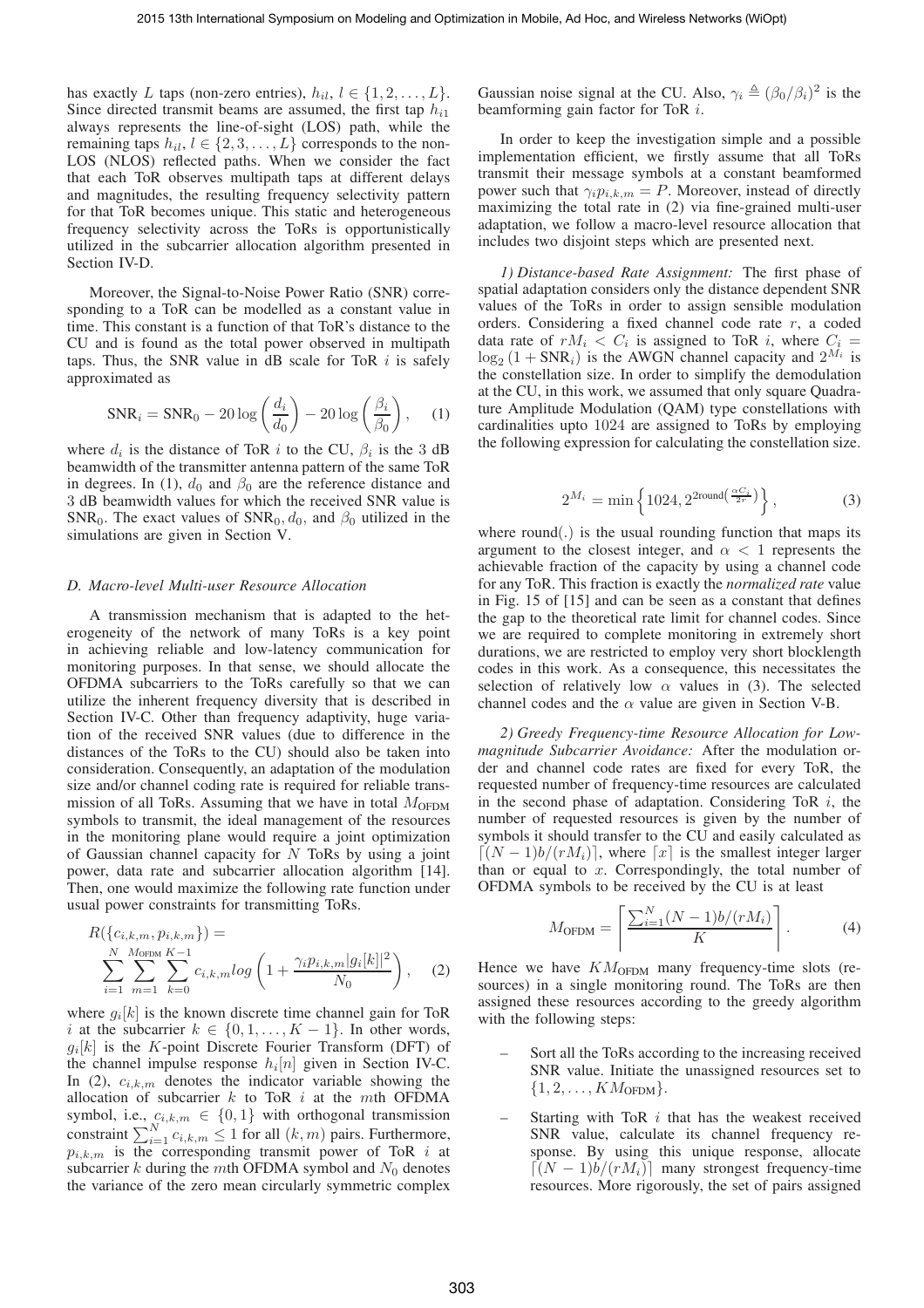to ToR  $i$  is defined as

 $T_i \triangleq \{(k, m) :$  Resource  $(k, m)$  is one of the  $[(N-1)b/(rM_i)]$  strongest subbands in the unassigned set of resources}

Update unassigned set of resources by eliminating these newly assigned resources in it.

– Continue with the next weakest-SNR ToR following the rules in the previous step until all ToRs are assigned required number of resources.

As an example, in Fig. 4, we observe power levels in discrete frequency domain for 2 ToRs and 100 subcarriers. If we assume that 3 resources are required by two ToRs and ToR-1 has lower SNR than ToR-2, then the proposed algorithm would initially assign 3 most powerful subcarriers (numbered 1, 22, and 96) to ToR-1 as indicated by circles at these subcarriers. Then, for ToR-2, since the most strongest subcarrier is for  $k = 1$  and it is already allocated, the algorithm will simply allocate the most powerful subcarriers among the remaining ones (numbered 44, 63, and 87) as shown by squares.



Fig. 4. Sample greedy allocation of subcarriers to ToRs 1 and 2

One final note is that many optimal and suboptimal techniques were developed for frequency subband assignment in uplink channels of OFDMA systems (see [14] and references therein). However, the main purpose of the proposed frequency-time resource assignment algorithm is to avoid the case that a ToR observes continuously the very same *bad* (low magnitude or even a frequency null) frequency subbands due to the static nature of the channel, rather than improving the rate with respect to the frequency non-selective case.

#### V. SIMULATION RESULTS

## *A. Scheduling with Reconfiguration Delay and Effect of Monitoring Delay*

In this section we provide the simulation results for the Periodic MaxWeight (PMW) [16] to be utilized in the data plane prototype and its comparison to a benchmark TMS [5] algorithm. The results presented here focuses on the mean queue lengths observed in the data center. Therefore, the average delays for a packet in the network can be deduced from these results simply by invoking Little's law.

To obtain Fig. 5, the simulations are conducted with the simulator built for the REACToR switch in [5]. The reconfiguration delay is taken to be  $\Delta_r = 20 \,\mu s$ . In order to compare scheduling algorithms applied on the optical switches, we cease the electronic switches in the hybrid switch design in [5] and only utilize the optical switches. The number of ToR switches is  $N = 100$  and the average traffic load of the network is 30% of the total throughput with uniform traffic pattern. The link data bandwidth at each host is  $B = 100$ Gbps, and the packets are of the same size  $p = 1500$  bytes (each takes  $0.12\mu s$  for transmission). Each queue can store up to  $1.67 \times 10^5$  packets, and incoming packets are discarded when the queue is full. For simplicity, the network topology is assumed to be rearrangeably nonblocking. We assume the arrival processes at each ToR queue  $Q_{ij}$  to be independent over  $i, j \in \{1, 2, ..., N\}, i \neq j$ . Each arrival process is i.i.d. and is Poisson distributed over time slots. The traffic is assumed to be admissible, i.e. the total arrival rate for packets to be sent from each ToR and to be received by each ToR are all less than 1.

In Fig. 5, the TMS monitors the queue lengths every  $1500 \mu s$  and determines 7 schedules to be used in the next 1500  $\mu$ s. The PMW with  $T = 200 \mu s$  has comparable rate of schedule reconfigurations with the TMS, and outperforms the TMS under small monitoring delay. Under the constraint of duty cycle being larger than the traffic load, we set  $T = 30 \mu s$  to optimize the performance of the PMW algorithm. The performance improvement is substantial with difference nearly an order of magnitude when the monitoring delay is small. However, it is also shown that the monitoring delay is critical in this performance improvement.



Fig. 5. Effect of monitoring delay on mean queue length

## *B. Wireless Monitoring Plane Performance Results*

In the simulations, in order to determine the reference received signal level  $SNR<sub>0</sub>$ , we make use of the Received Signal Strength (RSS) measurements for off-the shelf mmWave transcievers detailed in [3]. When we assume a reference transmit power of 10 dBm as in [17],  $SNR_0 = 30$  dB is obtained at the reference distance of  $d_0 = 1$  meter when a directed beam of reference 3-dB beamwidth equal to 30 degrees is used. Moreover, we make use of the static frequency selective channel model that varies across ToRs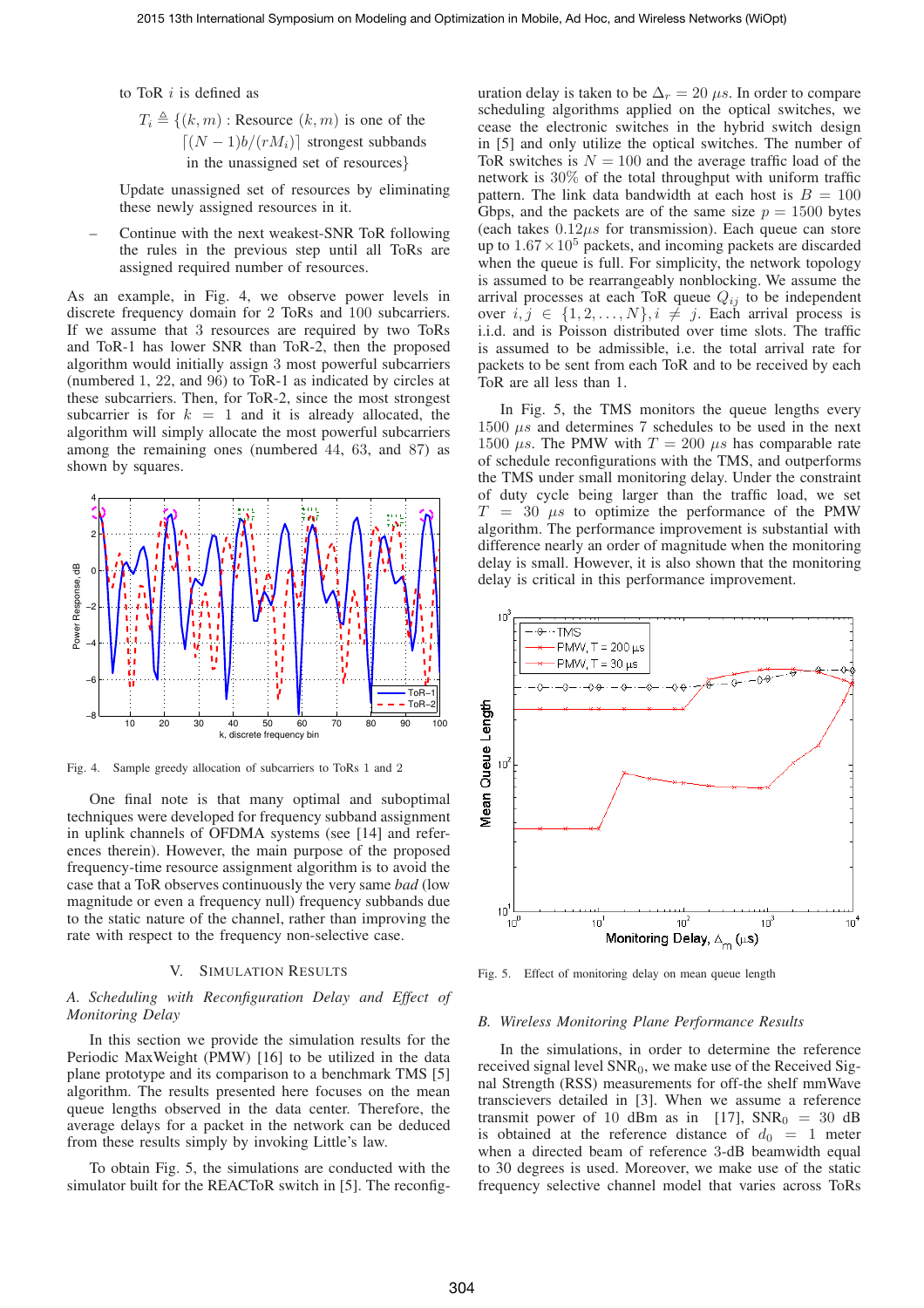given in Section IV-C. In order to simplify the simulations, we take the strongest two NLOS paths from Table.I of [13] in addition to the LOS path. For modelling the heterogeneity of the frequency selective channels across the ToRs, we generate two NLOS channel taps for each ToR according to the following methodology. For a given ToR  $i$ , there exist 3 discrete channel taps  $h_{ij}$ . The LOS tap is  $h_{i1}$  and its power level is taken as 0 dB reference level and its delay  $\tau_{i1}$  is always 0. The NLOS tap  $h_{i2}$  is assumed to have relative (with respect to LOS tap) power equal to  $-20$  dB and its delay  $\tau_{i2}$  is a random variable uniformly distributed in [5, 15] ns. Similarly the relative power of the other NLOS tap  $h_{i3}$ is fixed to  $-25$  dB and its delay  $\tau_{i3}$  with respect to the LOS tap is uniform in  $[15, 25]$  ns.

We assume a  $K = 1024$  subcarrier OFDMA transmission for improving the spectral efficiency over a channel bandwidth of 7 GHz. Then an OFDMA symbol duration is close to 146 ns. In comparison, the CP duration is selected as 20 ns, since the multipath Root Mean Squared (RMS) delay spread for the mmWave channels are typically on this order [18], [19].

The data center, which we investigate firstly, consists of  $N = 100$  ToRs that are evenly distributed on a 10m by 10m area in the center of which the CU is located. The first thing to decide in such a network would be the modulation order assignment to the ToRs. Here, we assign the modulation orders to ToRs according to the expression given in (4). We select the normalized rate parameter as  $\alpha = 0.62$ . This selection is based on trial-and-error according to the achieved BER less than  $10^{-5}$  for an irregular LDPC code of parameters (603, 301) [12] with the proposed greedy resource allocation algorithm. Following this procedure, it is found that 40 of the ToRs that are far away from the center are assigned 64-QAM, whereas the nearby 24 ToRs to the CU are given the chance to transmit using 1024-QAM. The remaining 36 ToRs are allowed to convey their data over 256-QAM constellation. We can approximate the monitoring delay for these assignments as follows. Assuming that each differential ToR queue occupancy information is composed of  $b = 3$  bits and a code rate of  $r = 302/603$  is utilized, a total of 101 64-QAM symbols has to be transmitted by a *low-SNR* ToR; whereas 76 256-QAMsymbols are to be conveyed by a *mid-SNR* ToR and only 61 frequency-time slots are consumed by a *high-SNR* ToR that uses 1024-QAM for modulation. Overall number of symbols to be transmitted is then equal to 8240 which corresponds to 9 OFDMA symbols even if some subbands are left empty out of  $K = 1024$ . Therefore, in such a large system, the proposed monitoring technique takes only  $9(146ns+20ns)$  ∼ 1.5 $\mu$ s to complete. This monitoring delay is favourable when we consider the mean queue length performance figures of the proposed scheduling policies given in Section V-A.

The second example data center we consider consists of  $N = 900$  ToRs that are also distributed evenly on a 30m by 30m area. For this example, there are some ToRs with very low SNR values and so very low spectral efficiencies. The minimum spectral efficiency is calculated to be 1.76 bits/sec/Hz. Even if all the ToRs can efficiently transmit at their limiting spectral efficiencies, the monitoring delay can be shown to be close to  $230\mu s$ , which can affect the overall mean queue length (also packet delay) performance of the data center adversely. The spectral efficiency plot for this scenario is given in Fig. 7.



Fig. 6. Spectral efficiency plot for 10m by 10m data center (100 ToRs)



Fig. 7. Spectral efficiency plot for 30m by 30m data center (900 ToRs)

One way to improve the received average SNR values in the monitoring system would be utilizing directional transmissions by shaping very narrow beams at the ToR side. As an example, if we decrease the 3 dB beamwidth to 10 degrees in both elevation and azimuth directions, the total monitoring delay may be decreased to  $113\mu s$ , which is still high when compared to the values deduced from Fig. 5. The monitoring delays for two different beamwidth values are given with respect to the increasing number of ToRs in the data center in Fig. 8. We note that decreasing beamwidth three fold is equivalent to increasing transmit power by almost 9.5 dB. Clearly, in order to keep the monitoring delay below the  $40\mu s$ limit, we need some other techniques if the data center size is larger than 550 and 450 for beamwidths of 10 and 30 degrees respectively.

To further reduce the monitoring delays in extremely large data centers, a possible approach would be supporting the CU with more than one directional antennas and related receiver chains. In this way, we can divide the overall area around the CU receivers into segments, in each of which, through parallel transmissions, many ToRs can simultaneously transmit using the same subcarriers with acceptable BER performance over the whole network.